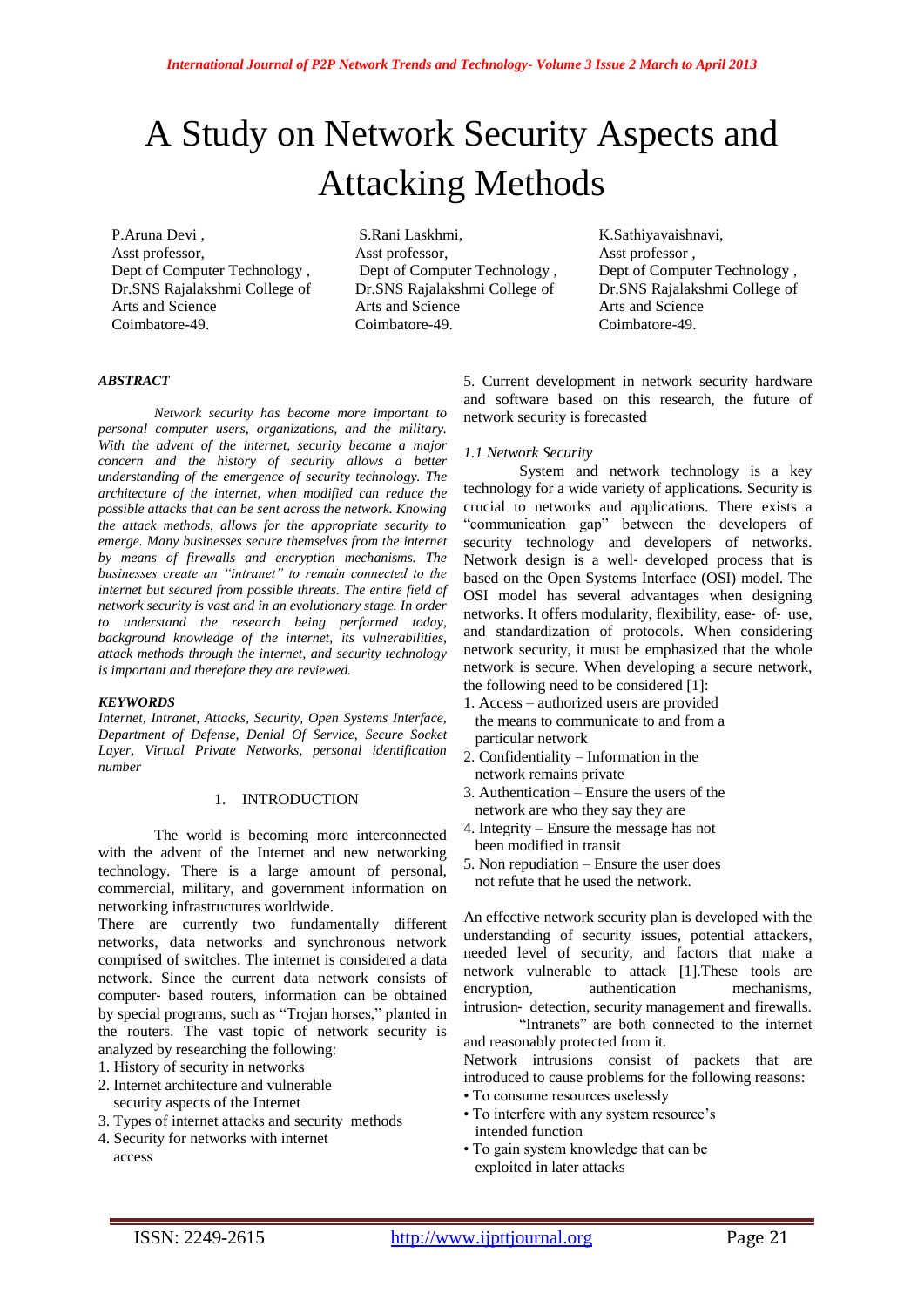# *1.2. Differentiating Data Security and Network Security*

Data security is the aspect of security that allows a client's data to be transformed into unintelligible data for transmission. Strong cryptography in the past can be easily broken today. Cryptographic methods have to continue to advance due to the advancement of the hackers as well. When transferring cipher text over a network, it is helpful to have a secure network. A secure network will also prevent someone from inserting unauthorized messages into the network. Therefore, hard ciphers are needed as well as attack-hard networks [2].



Figure 1: Based on the OSI model, data security and network security have a different security function [2].

The relationship of network security and data security to the OSI model is shown in Figure1.It can be seen that the cryptography occurs at the application layer; therefore the application writers are aware of its existence. Layers above the physical layers are also used to accomplish the network security required [2]. Authentication is performed on a layer above the physical layer.

## 2. HISTORY OF NETWORK SECURITY

Recent interest in security was fueled by the crime committed by Kevin Mitnick. Kevin Mitnick committed the largest computer‐ related crime in U.S. history [3]. Public networks are being relied upon to deliver financial and personal information. Internet protocols in the past were not developed to secure themselves. Within the TCP/IP communication stack, security protocols are not implemented. This leaves the internet open to attacks.

# *2.1. Brief History of Internet*

The birth of the internet takes place in 1969 when Advanced Research Projects Agency Network (ARPA Net) is commissioned by the Department of Defense (DOD) for research in networking. The ARPANET is a success from the very beginning. The ARPANET becomes a high-speed digital post office as people use it to collaborate on research projects and discuss topics of various interests. The Inter Networking Working Group becomes the first of several standards‐ setting entities to govern the growing network [10]. Vinton Cerf is elected the first chairman of the INWG, and later becomes known as a "Father of the Internet." [10] .In the 1980s, Bob Kahn and Vinton Cerf are key members of a team that create TCP/IP, the common language of all Internet computers.

# *2.2 Security Timeline*

The timeline can be started as far back as the 1930s. Polish cryptographers created an enigma machine in 1918 that converted plain messages to encrypted text. In 1930, Alan Turing, a brilliant mathematician broke the code for the Enigma. In the 1960s, the term "hacker" is coined by a couple of Massachusetts Institute of Technology (MIT) students. The Department of Defense began the ARPA Net, which gains popularity as a conduit for the electronic exchange of data and information [3]. This paves the way for the creation of the carrier network known today as the Internet. During the 1970s, the Telnet protocol was developed.

In the 1990s, Internet became public and the security concerns increased tremendously. Approximately 950 million people use the internet today worldwide [3].

## 3. INTERNET ARCHITECTURE AND VULNERABLE SECURITY ASPECTS

Fear of security breaches on the Internet is causing organizations to use protected private networks or intranets [4]. The Internet Engineering Task Force (IETF) has introduced security mechanisms at various layers of the Internet Protocol Suite [4]. The security architecture of the internet protocol, known as IP Security, is a standardization of internet security. IP security, IPsec, covers the new generation of IP (IPv6) as well as the current version (IPv4). Although new techniques, such as IPsec, have been developed to overcome internet's best‐ known deficiencies, they seem to be insufficient [5]. Figure 2 shows a visual representation of how IPsec is implemented to provide secure communications.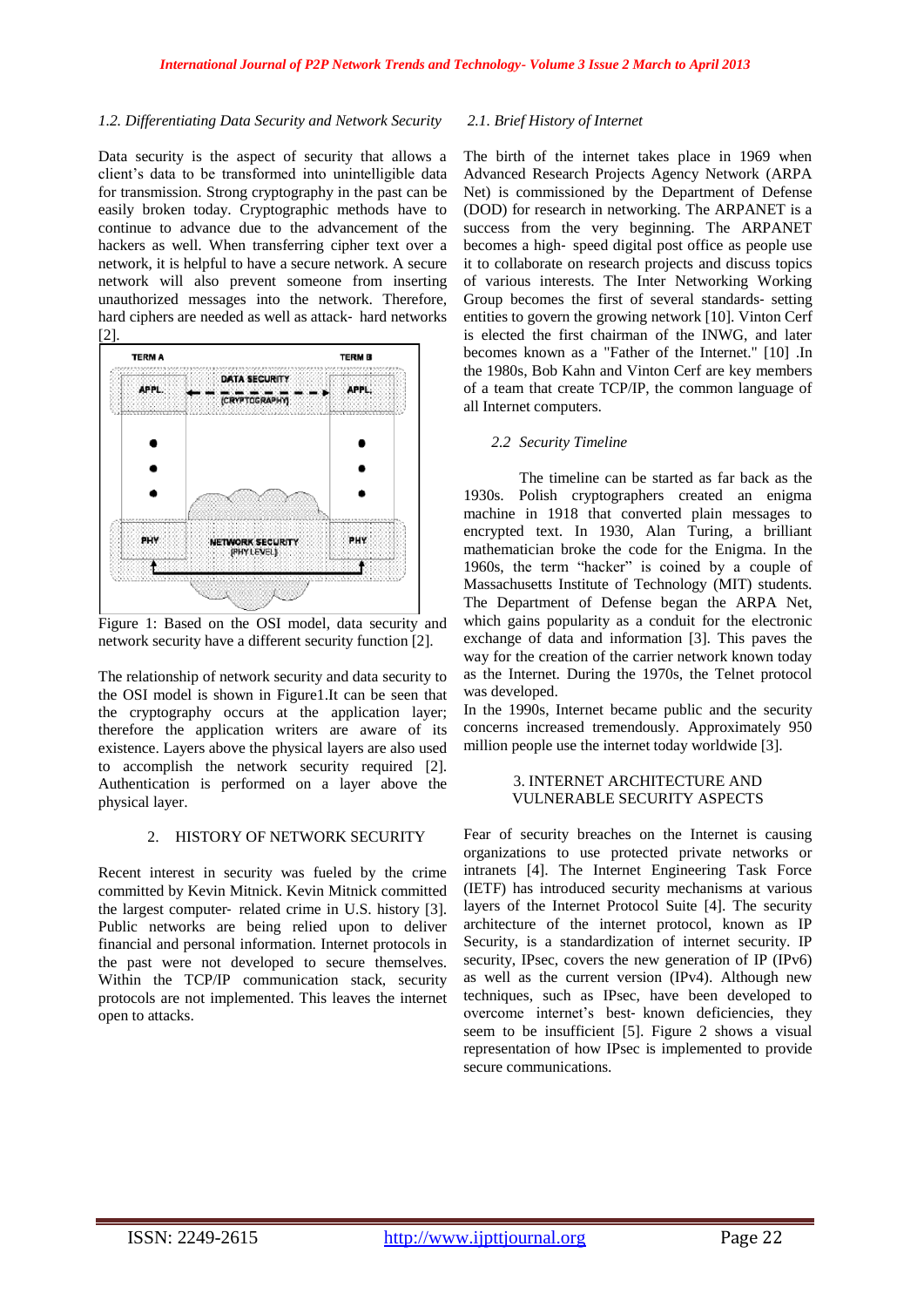

Figure 2: IPsec contains a gateway and a tunnel in order to secure communications.[17]

to be improved. The development efforts were placed in the following areas:

# *3.1. IPv4 and IPv6 Architectures*

IPv4 was design in 1980 to replace the NCP protocol on the ARPANET. The IPv4 displayed many limitations after two decades [6]. The IPv6 protocol was designed with IPv4's shortcomings in mind. IPv6 is not a superset of the IPv4 protocol; instead it is a new design. The internet protocol's design is so vast and cannot be covered fully.

# *3.1.1 IPv4Architecture*

The protocol contains a couple aspects which caused problems with its use. These problems do not all relate to security. The causes of problems with the protocol are:

- 1. Address Space
- 2. Routing
- 3. Configuration
- 4. Security
- 5. Quality of Service

The IPv4 architecture has an address that is 32 bits wide [6]. This limits the maximum number of computers that can be connected to the internet. The small address space of the IPv4 facilitates malicious code distribution [5].The maximum theoretical size of the global routing tables was 2.1 million entries [6].

The TCP/IP‐ based networking of IPv4 requires that the user supplies some data in order to configure a network. The user can request appropriate network configuration from a central server [6].IPsec is a specific mechanism used to secure the protocol. IPsec secures the packet payloads by means of cryptography. IPsec provides the services of confidentiality, integrity, and authentication [6].

# *3.1.2 IPv6 Architecture*

When IPv6 was being developed, emphasis was placed on aspects of the IPv4 protocol that needed

- 1. Routing and addressing
- 2. Multi‐ protocol architecture
- 3. Security architecture
- 4. Traffic control

The IPv6 protocol's address space was extended by supporting 128 bit addresses. With 128 bit addresses, the protocol can support up to 3.4  $*(10)$  $^{\wedge}38$  machines.

IPsec is embedded within the IPv6 protocol. IPsec functionality is the same for IPv4 and IPv6. The only difference is that IPv6 can utilize the security mechanism along the entire route [6].

# 4. ATTACKS THROUGH THE CURRENT INTERNET PROTOCOL IPV4

There are four main computer security attributes. These security attributes are confidentiality, integrity, privacy, and availability. Confidentiality and integrity still hold to the same definition. Availability means the computer assets can be accessed by authorized people [8]. Privacy is the right to protect personal secrets [8]. Various attack methods relate to these four security attributes. Table1 shows the attack methods and solutions.

Table 1: Attack Methods and Security Technology [8]

| Computer        | <b>Attack Methods</b> | Technology for  |
|-----------------|-----------------------|-----------------|
| Security        |                       | Internet        |
| attributes      |                       | Security        |
| Confidentiality | Eavesdropping,        | IDS. Firewall.  |
|                 | Hacking,              | Cryptographic   |
|                 | Phishing, DoS         | Systems, IPSec  |
|                 | and IP Spoofing       | and SSL         |
| Integrity       | Viruses. Worms.       | IDS. Firewall.  |
|                 | Trojans.              | Anti-Malware    |
|                 | Eavesdropping.        | Software, IPSec |
|                 | DoS and IP            | and SSL.        |
|                 | Spoofing.             |                 |
| Privacy         | Email bombing,        | IDS, Firewall,  |
|                 | Spamming,             | Anti-Malware    |
|                 | Hacking, DoS          | Software, IPSec |
|                 | and Cookies           | and SSL.        |
| Availability    | DoS. Email            | IDS. Anti-      |
|                 | bombin≅.              | Malware         |
|                 | Spamming and          | Software and    |
|                 | Systems Boot          | Firewall.       |
|                 | Record Infectors      |                 |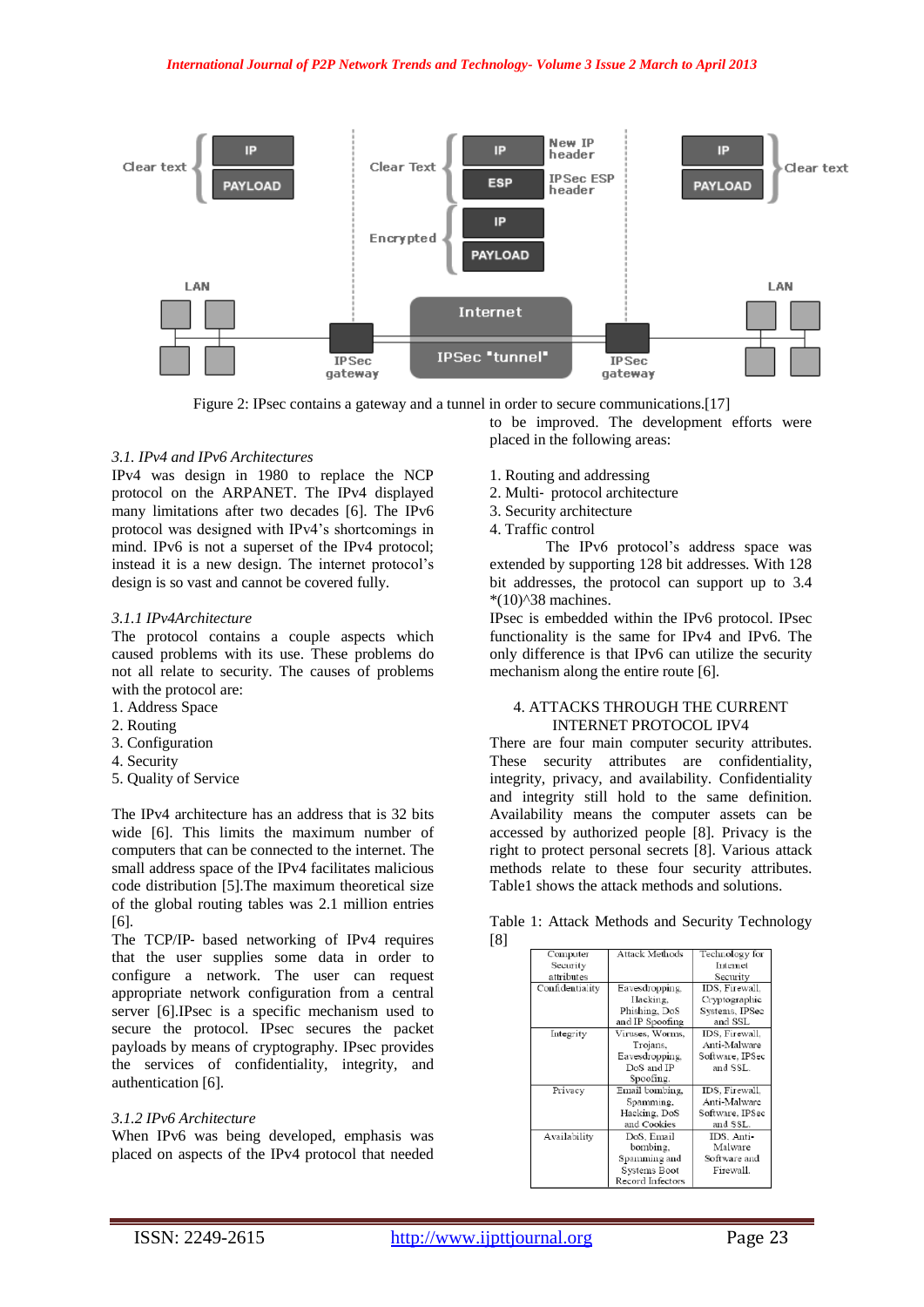#### *4.1 Common Internet Attack Methods*

Common internet attacks methods are broken down into categories. Some attacks gain system knowledge or personal information, such as eavesdropping and phishing. Attacks can also interfere with the system's intended function, such as viruses, worms and Trojans. The other form of attack is when the system's resources are consumes uselessly, these can be caused by Denial of Service (DoS) attack. Other forms of network intrusions also exist, such as land attacks, smurf attacks, and teardrop attacks. These attacks are not as well known as DoS attacks.

#### *4.1.1 Eavesdropping*

Interception of communications by an unauthorized party is called eavesdropping. Passive eavesdropping is when the person only secretly listens to the networked messages. On the other hand, active eavesdropping is when the intruder listens and inserts something into the communication stream. This can lead to the messages being distorted. Sensitive information can be stolen this way [8].

## *4.1.2 Viruses*

Viruses are self‐ replication programs that use files to infect and propagate [8]. Once a file is opened, the virus will activate within the system.

#### *4.1.3 Worms*

A worm is similar to a virus because they both are self- replicating, but the worm does not require a file to allow it to propagate [8]. There are two main types of worms, mass‐ mailing worms and network‐ aware worms. Mass mailing worms use email as a means to infect other computers. Network‐ aware worms are a major problem for the Internet. A network‐ aware worm selects a target and once the worm accesses the target host, it can infect it by means of a Trojan or otherwise.

# *4.1.4 Trojans*

Trojans appear to be benign programs to the user, but will actually have some malicious purpose. Trojans usually carry some payload such as a virus [8].

# *4.1.5 Phishing*

Phishing is an attempt to obtain confidential information from an individual, group, or organization [9]. Phisher strick users into disclosing personal data, such as credit card numbers, online bank credentials, and other sensitive information.

## *4.1.6 IP Spoofing Attacks*

Spoofing means to have the address of the

Computer mirror the address of a trusted computer in order to gain access to other computers. The identity of the intruder is hidden by different means making detection and prevention difficult. With the current IP protocol technology, IP‐ spoofed packets cannot be eliminated [8].

# *4.1.7 Denial of Service*

Denial of Service is an attack when the system receiving too many requests cannot return communication with the requestors [9]. The system then consumes resources waiting for the handshake to complete. Eventually, the system cannot respond to any more requests rendering it without service.

# *4.2 Technology for Internet Security*

Internet threats will continue to be a major issue in the global world as long as information is accessible and transferred across the Internet. Different defense and detection mechanisms were developed to deal with these attacks.

#### *4.2.1 Cryptographic systems*

Cryptography is a useful and widely used tool in security engineering today. It involved the use of codes and ciphers to transform information into unintelligible data.

# *4.2.2 Firewall*

A firewall is a typical border control mechanism or perimeter defense. The purpose of a firewall is to block traffic from the outside, but it could also be used to block traffic from the inside. A firewall is the front line defense mechanism against intruders.It is a system designed to prevent unauthorized access to or from a private network. Firewalls can be implemented in both hardware and software, or a combination of both [8].

### *4.2.3 Intrusion Detection Systems*

An Intrusion Detection System (IDS) is an additional protection measure that helps ward off computer intrusions. IDS systems can be software and hardware devices used to detect an attack. Some IDS systems just monitor and alert of an attack, whereas others try to block the attack.

## *4.2.4 Anti -Malware Software and scanners*

Viruses, worms and Trojan horses are all examples of malicious software, or Malware for short. Special so- called anti- Malware tools are used to detect them and cure an infected system.

#### *4.2.5 Secure Socket Layer (SSL)*

The Secure Socket Layer (SSL) is a suite of protocols that is a standard way to achieve a good level of security between a web browser and a website. SSL is designed to create a secure channel, or tunnel, between a web browser and the web server, so that any information exchanged is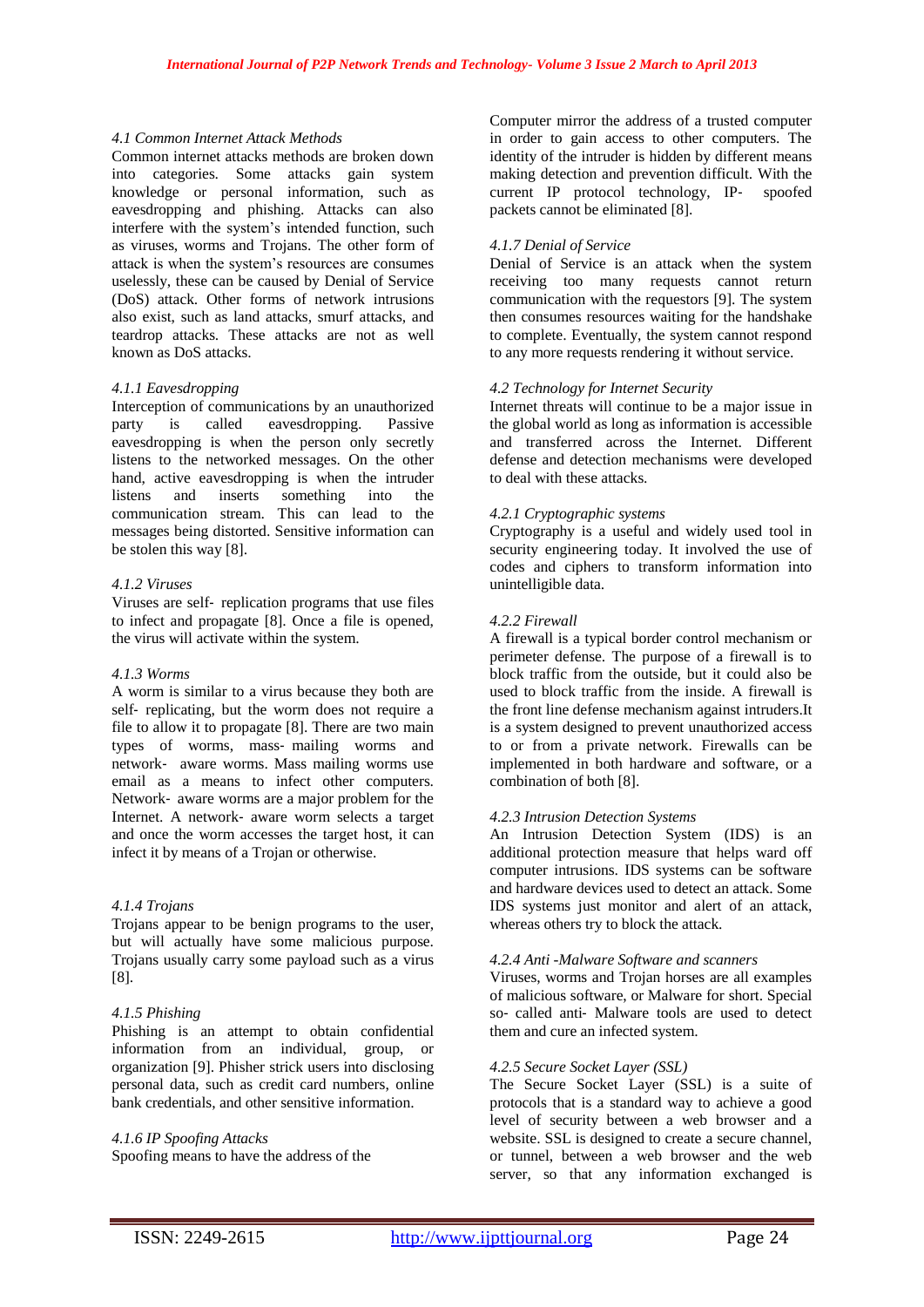protected within the secured tunnel. SSL provides authentication of clients to server through the use of certificates.

## *4.3. Security Issues of IP Protocol IPv6*

From a security point of view, IPv6 is a considerable advancement over the IPv4 internet protocol. Despite the IPv6's great security mechanisms, it still continues to be vulnerable to threats. The possible security problems emerge due to the following [5]:

- 1. Header manipulation issues
- 2. Flooding issues
- 3. Mobility issues

Header manipulation issues arise due to the IPsec's embedded functionality [7]. Extension headers put off some common sources of attacks because of header manipulation.Spoofing continues to be a security threat on IPv6 protocol. A type of attack called port scanning occurs when a whole section of a network is scanned to find potential targets with open services [5].

### 5. SECURITY IN DIFFERENT NETWORKS

The businesses today use combinations of firewalls, encryption, and authentication mechanisms to create "intranets" that are connected to the internet but protected from it at the same time. Intranet is a private computer network that uses internet protocols. Intranets differ from "Extranets" in that the former are generally restricted to employees of the organization while extranets can generally be accessed by customers, suppliers, or other approved parties. When such access is provided it is usually through a gateway with a firewall, along with user authentication, encryption of messages, and often makes use of virtual private networks (VPNs).To keep the networks open, with these safeguards:

- 1. Firewalls that detect and report intrusion attempts
- 2. Sophisticated virus checking at the firewall
- 3. Enforced rules for employee opening of e- mail attachments
- 4. Encryption for all connections and data transfers
- 5. Authentication by synchronized, timed passwords or security certificates

VPN is a private network that uses a public network (usually the Internet)to connect remote sites or users together. Figure 3 is a graphical representation of an organization and VPN network.



Figure 3: A typical VPN might have a main LAN at the corporate headquarters of a company, other LANs at remote offices or facilities and individual users connecting from out in the field.[14]

# 6. CURRENT DEVELOPMENTS IN NETWORK **SECURITY**

The network security field is continuing down the same route. The same methodologies are being used with the addition of biometric identification.<br>Biometrics provides a better method of Biometrics provides a better method of authentication than passwords. This might greatly reduce the unauthorized access of secure systems. New technology such as the smart card is surfacing in research on network security.

## *6.1. Hardware Developments*

Hardware developments are not developing rapidly. Biometric systems and smart cards are the only new hardware technologies that are widely impacting security. The most obvious use of biometrics for network security is for secure workstation logons for a workstation connected to a network. Each workstation requires some software support for biometric identification of the user as well as, depending on the biometric being used, some hardware device. The main use of Biometric network security will be to replace the current password system. Passwords have to be changed every few months and people forget their password or lock themselves out of the system by incorrectly entering their password repeatedly. Biometrics can replace this security identification method. Smart cards are usually a credit‐ card‐ sized digital electronic media. Smart cards can be used for everything from logging in to the network to providing secure Web communications and secure e‐ mail transactions. Smart cards require anyone who is using them to enter a personal identification number (PIN) before they'll be granted any level of access into the system. The PIN is similar to the PIN used by ATM machines. The PIN is verified from inside the smart card. The smart card is cost effective but not as secure as the biometric identification devices.